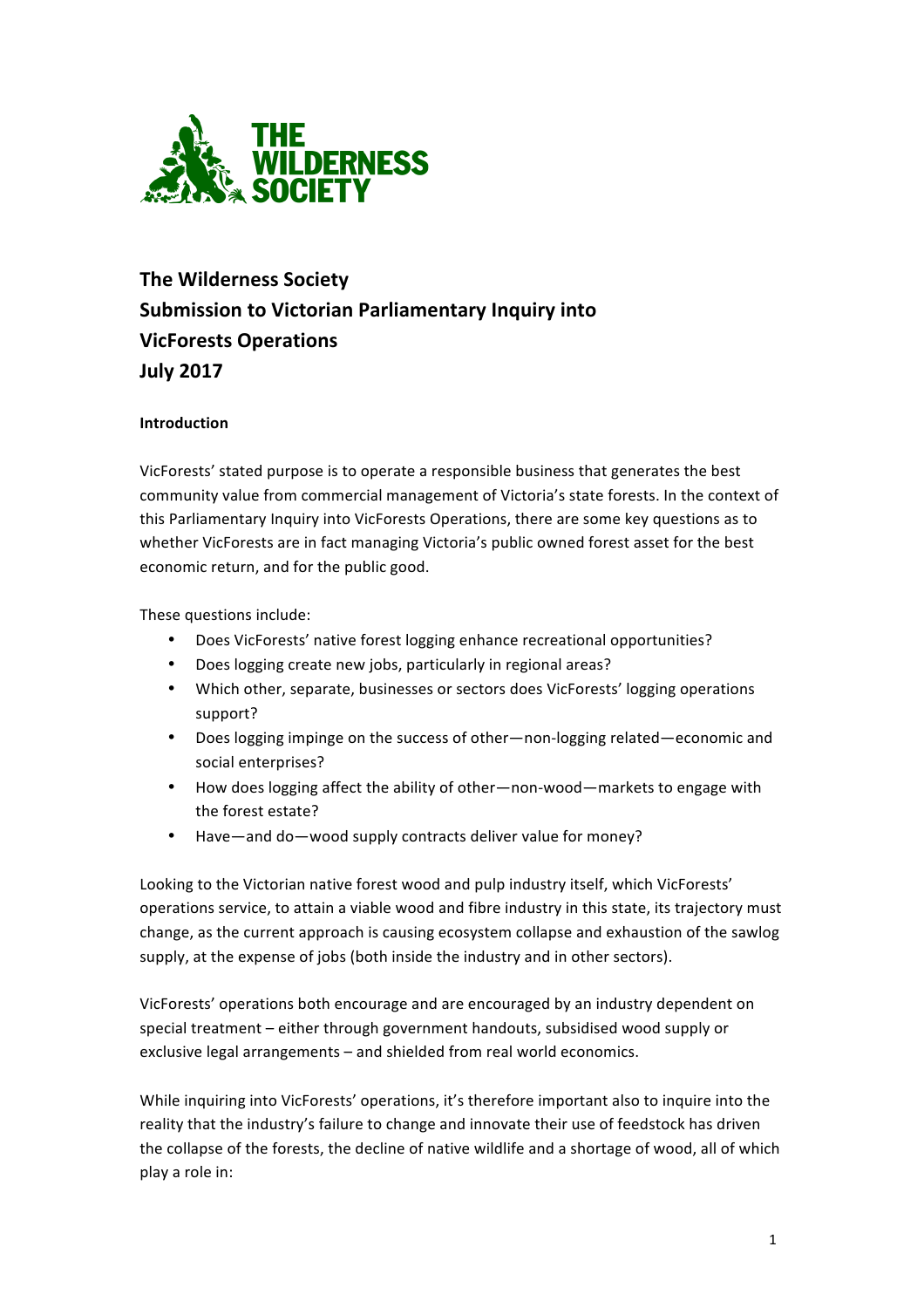- compliance or not with utilisation standards,
- environmental and economic losses.
- opportunities to change these losses into benefits-for forests and for the Victorian community, and
- drivers and inputs for wood models,

as per the Terms of Reference for this Inquiry.

### **Log grading**

In relation to point a. of the Terms of Reference for this Inquiry, which is:

*a. compliance with VicForests utilisation standards, with specific reference to log grading procedures, sawlog preparation and coupe utilisation standards,*

The Wilderness Society expresses concerns about log grading procedures from the point of view that higher-grade sawlogs are known to be exported as whole logs to China, and also to be provided to Australian Paper at Maryvale to pulp for paper and cardboard products, as recounted by industry players on numerous occasions.

## **Economic and environmental loss, and benefits foregone**

Specifically, in relation to point b. of the Terms of Reference for this Inquiry, which is:

b. economic and environmental loss that is attributable to poor compliance, The Wilderness Society submits that there is a range of forecast losses (in the form of wildlife extinctions), missed opportunities, and benefits foregone, which manifest as economic losses today and into the future, as a result of VicForests' logging operations.

Logging in the habitat of rare, threatened and protected species occurs on a far too regular basis, $<sup>1</sup>$  raising serious questions about the regulation of VicForests and about the effective</sup> enforcement of existing forest management codes, prescriptions and regulations.

The Wilderness Society is very concerned that VicForests does not appear to be adequately conducting species surveys prior to logging, as is required by law.

This environmental loss—also evidenced by the ongoing addition of Victorian native plants and animals to the state and Federal threatened species lists—is attributable to poor compliance, as if VicForests complied with certain prescriptions, as required by law, the forest habitat of these species would be less impacted by logging, and the species themselves less likely to be on extinction trajectories.

 $1$  For insight into the regularity of non-compliance affecting threatened, native plants and animals see reports—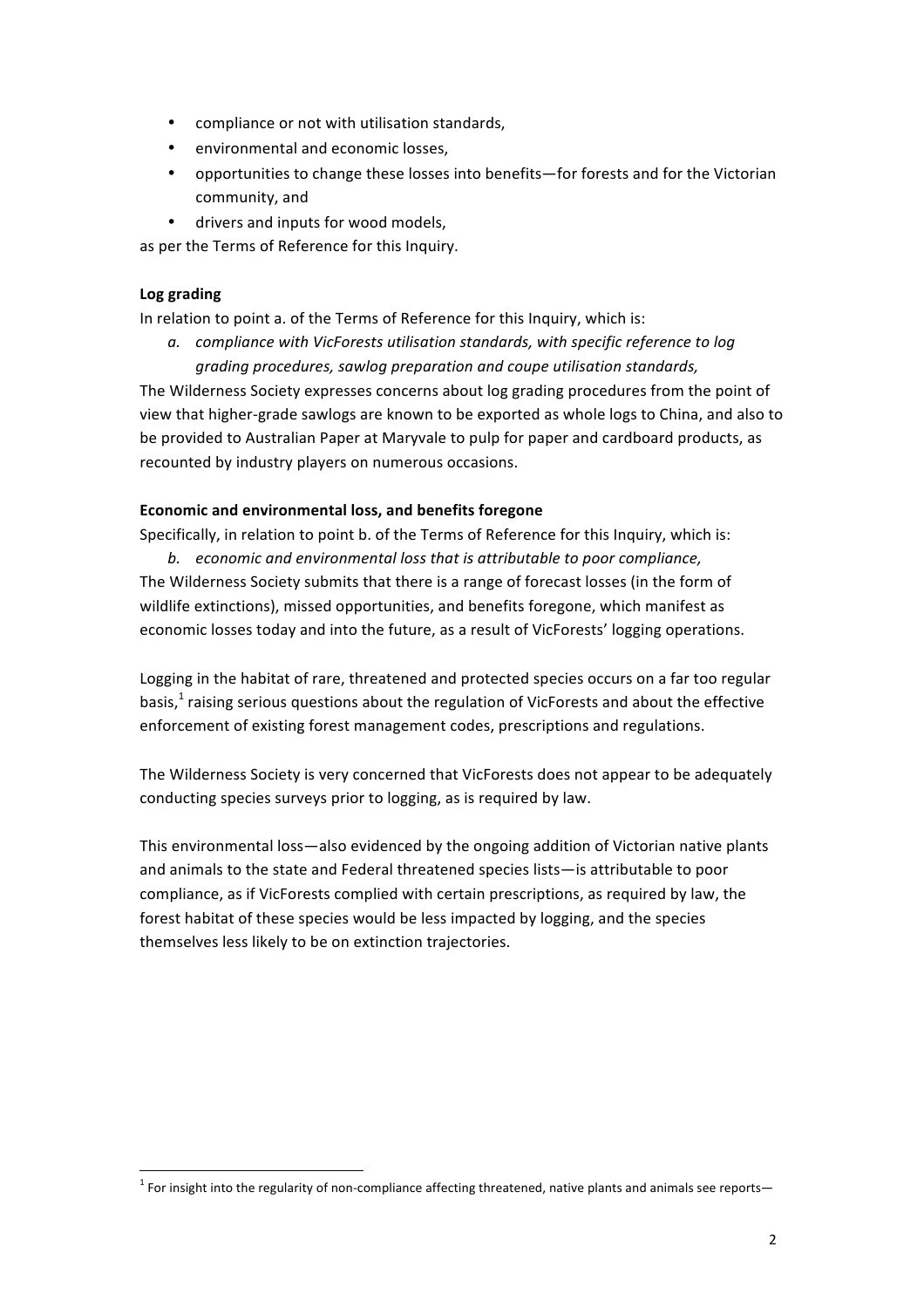|            |                   |                   |                   | . .               |              |
|------------|-------------------|-------------------|-------------------|-------------------|--------------|
|            | <b>Regionally</b> | <b>Critically</b> | <b>Endangered</b> | <b>Vulnerable</b> | <b>Total</b> |
|            | <b>Extinct</b>    | <b>Endangered</b> |                   |                   |              |
| 2000       |                   |                   | 12                | 14                | 28           |
| 2005       | 2                 |                   | 13                | 15                | 31           |
| 2010       | 2                 |                   | 13                | 18                | 34           |
| 2015       | 2                 |                   | 14                | 17                | 38           |
| <b>Net</b> | 0                 | 5                 | 2                 | 3                 | 10           |
| Change     |                   |                   |                   |                   |              |

## Change over time in the numbers of species in the Central Highlands listed under the Environmental **Protection and Biodiversity Conservation Act 1999 (Cth) (ALA 2015)**

[Source Data: EPBC Act list of Threatened Fauna (2016), EPBC list of Threatened Flora (2016), and ALA 2015]<sup>2</sup>

Ongoing logging in and around rainforest, including Regional, State and National Sites of Rainforest Significance, is also deeply troubling.

As for economic loss, the ecosystem accounts for the Central Highlands region show that there is significant economic benefit being foregone so long as logging continues in these forests. This is explored further under another point of the Terms of Reference.

## **Delivering improved economic, social and environmental outcomes**

In relation to point c. of the Terms of Reference for this Inquiry, which is:

c. alternatives to the current utilisation standards that could deliver improved *economic, social and environmental outcomes,*

there are a range of competing interests and other markets that can and do derive and provide mutual benefit in utilisation of the forest estate that is currently subjected to VicForests' logging operations. Under VicForests' current management concentrated benefits are awarded to a few to the great dis-benefit of a large number of people.

BisShrapnel reports clearly show that the native sawn timber sector is in decline and has been since the early 2000s, with production exceeding both demand and supply capacity, as indicated by:

- Decline in production of sawlogs from Victorian native forests of 54%, down from 497,000 cubic metres in 2000 to 229,000 cubic metres in 2014;
- A reduction in consumption of native hardwood sawlogs of 52%, down from 423,000 cubic metres in 2000 to 205,000 cubic metres in 2014;
- Production of native hardwood sawlogs exceeds domestic demand;
- In 1997 the average house used 7 cubic metres of hardwood per dwelling; today it is down to 1 cubic metre - that's a decline of 87% in 20 years;
- Hardwood is being replaced by technically superior products, especially from softwood plantations;

<sup>&</sup>lt;sup>2</sup> Table sourced from *Experimental Ecosystem Accounts for the Central Highlands of Victoria Summary document for discussion*, Heather Keith, Michael Vardon, John Stein, Janet Stein and David Lindenmayer Version 1.0 16 June 2016, p.16, https://fennerschool-

associated.anu.edu.au/documents/CLE/VCH Accounts Summary FINAL for pdf distribution.pdf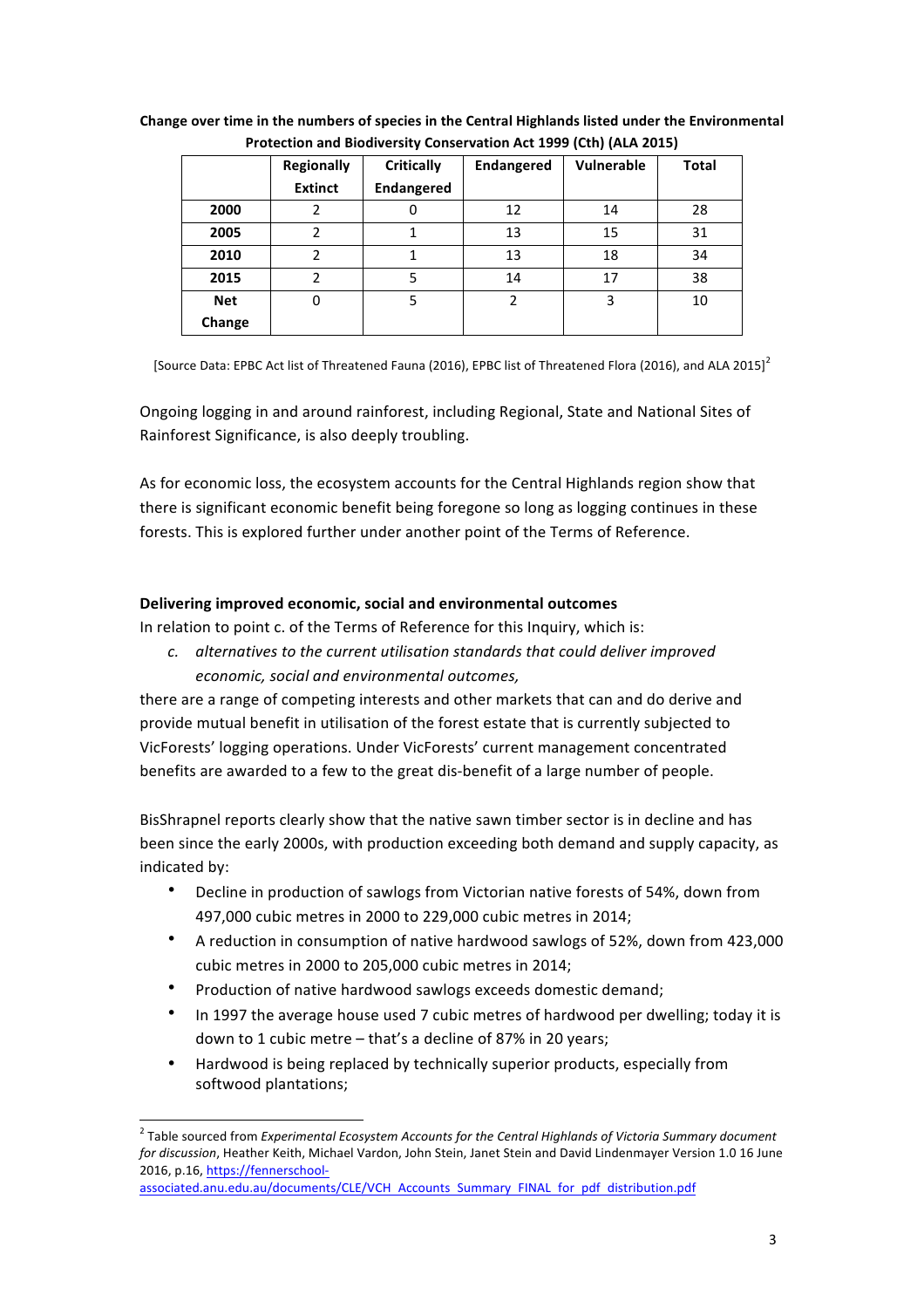• The soft wood sector has become a competitor and has either grown in its production and market demand or remained largely stable.<sup>3</sup>

Since 2008, total log production from Victorian state forests has declined from 1.97 million cubic metres, to 1.2 million cubic metres in 2013.



Declining total hardwood log and VicForests hardwood log production from native forests. Red graph shows volume of hardwood logs from VicForests, the green graph shows total volume from Victorian native forests. Additional volumes were mostly sourced from western Victoria and other land tenure not part of VicForests' allocation. Graph developed by Dr. Chris Taylor, using data derived from BIS Shrapnel (2015).<sup>4</sup>

Overall, the native hardwood sawn timber market in Victoria has undergone a major decline over the past 20 years. This can be observed in successive BIS Shrapnel Reports into the Australian Sawn Timber Markets. At its peak in the survey period, production of hardwood sawlogs in Victoria was at 497,000 cubic metres in 2000. However, it has declined by 52% by 2014 to 229,000 cubic metres.

BIS Shrapnel Forestry Group (2000), Sawn Timber in Australia 2000-2015, BIS Shrapnel Pty Ltd. and *Concerns Over Government Assistance for the Heyfield Sawmill*, Dr. Chris Taylor, March 2017.<br><sup>4</sup> *Concerns Over Government Assistance for the Heyfield Sawmill*, Dr. Chris Taylor, March 2017, p.12.

 $3$  From BIS Shrapnel (2015), Sawn Timber in Australia 2015-2029, BIS Shrapnel Pty Ltd. BIS Shrapnel (2006), Sawn Timber in Australia 2006-2020, BIS Shrapnel Pty Ltd.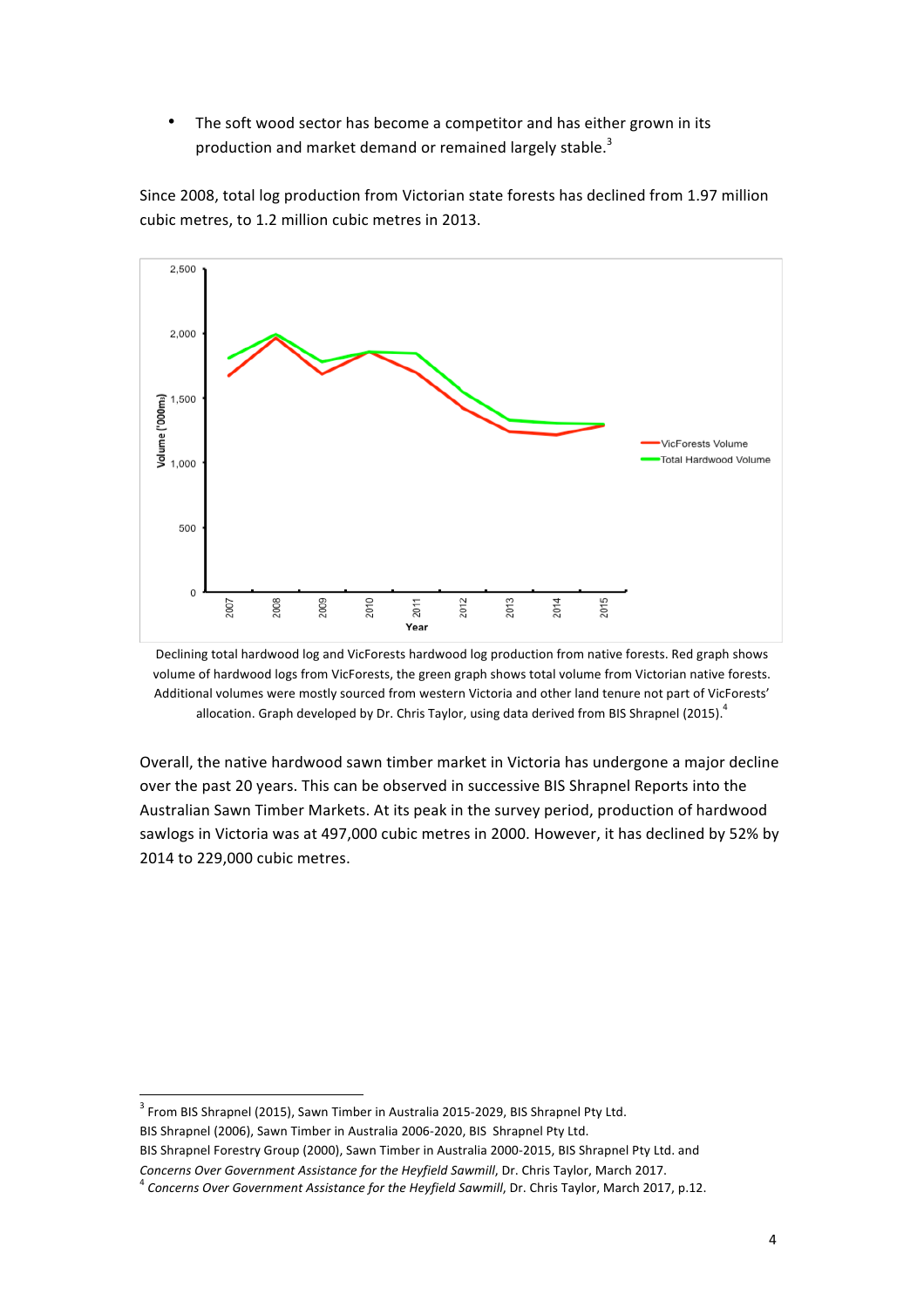

Production and consumption of native hardwood sawn timber in Victoria. Graph developed by Dr. Chris Taylor, using data derived from BIS Shrapnel (2015).<sup>5</sup>

On this basis of industry decline, alternative to VicForests' current utilisation standards that can deliver improved economic, social and environmental outcomes are most compelling.

The Wilderness Society submits that the forest estate currently subject to VicForests' logging operations should be managed for other values, which would enhance recreation, derive manifest economic, environmental and social benefit from environmental and ecosystem services, notably in the other industries of tourism, agriculture, water and the looming carbon market.

Ecosystem accounts for the Central Highlands show that forests would generate more income for the state of Victoria if left unlogged.

 

<sup>&</sup>lt;sup>5</sup> Concerns Over Government Assistance for the Heyfield Sawmill, Dr. Chris Taylor, March 2017, p.19.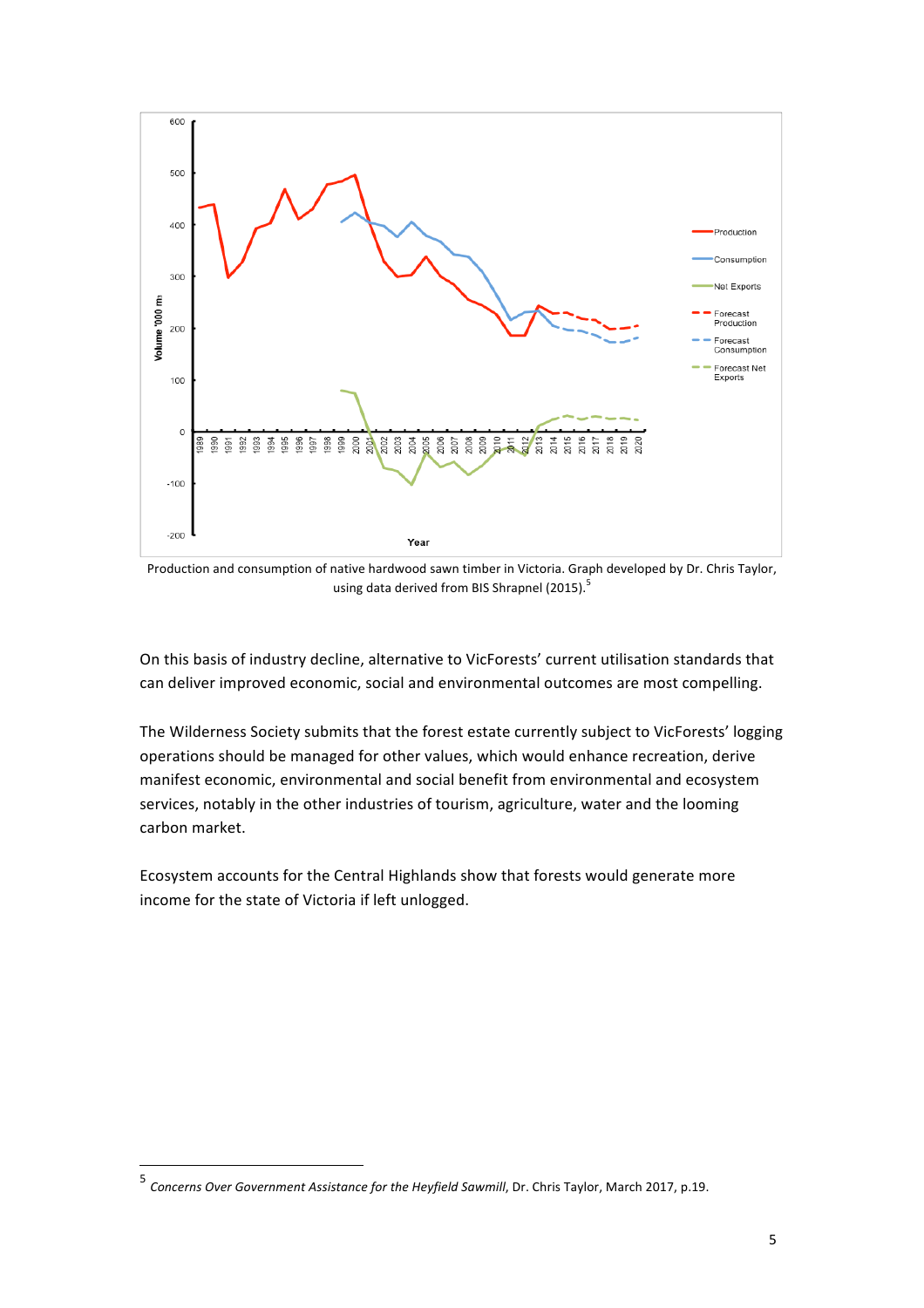Using the UN System of Environment and Economic Accounting (SEEA), $6$  the industry value added, or the additional new economic activity, per hectare for each of the four main industries using land in the Central Highlands region, is as follows:

| Logging     | \$29    |
|-------------|---------|
| Tourism     | \$353   |
| Water       | \$2,023 |
| Agriculture | \$2,667 |

Notably, water, tourism and agriculture are complementary, while logging is mutually exclusive.

In 2013-14, the industry value add for that year was:

| Logging     | \$9million   |  |  |
|-------------|--------------|--|--|
| Tourism     | \$260million |  |  |
| Water       | \$233million |  |  |
| Agriculture | \$257million |  |  |

The industry value add for tourism, water and agriculture, are of large benefit, while logging is of comparatively small benefit. Again, the first three are complementary, the latter, logging, is exclusive of these other benefits and in fact corrodes, degrades and diminishes these other environmental, economic and social benefits.

 $6$  The System of Environmental-Economic Accounting (SEEA) is an integrated accounting structure covering component accounts (for example, land, water, carbon and biodiversity), as well as accounts for ecosystem extent, condition and services, and complements the more traditional System of National Accounts (SNA), which is commonly known as the aggregate Gross Domestic Product (GDP). This SEEA accounts process is used by Costa Rica, the Netherlands, Vietnam, the UK and elsewhere. The UN developed the approach, which has also been adopted by the World Bank. The SEEA has been recommended for use by the Australian Government, and is used by a variety of agencies including the Australian Bureau of Statistics and the Government of Victoria.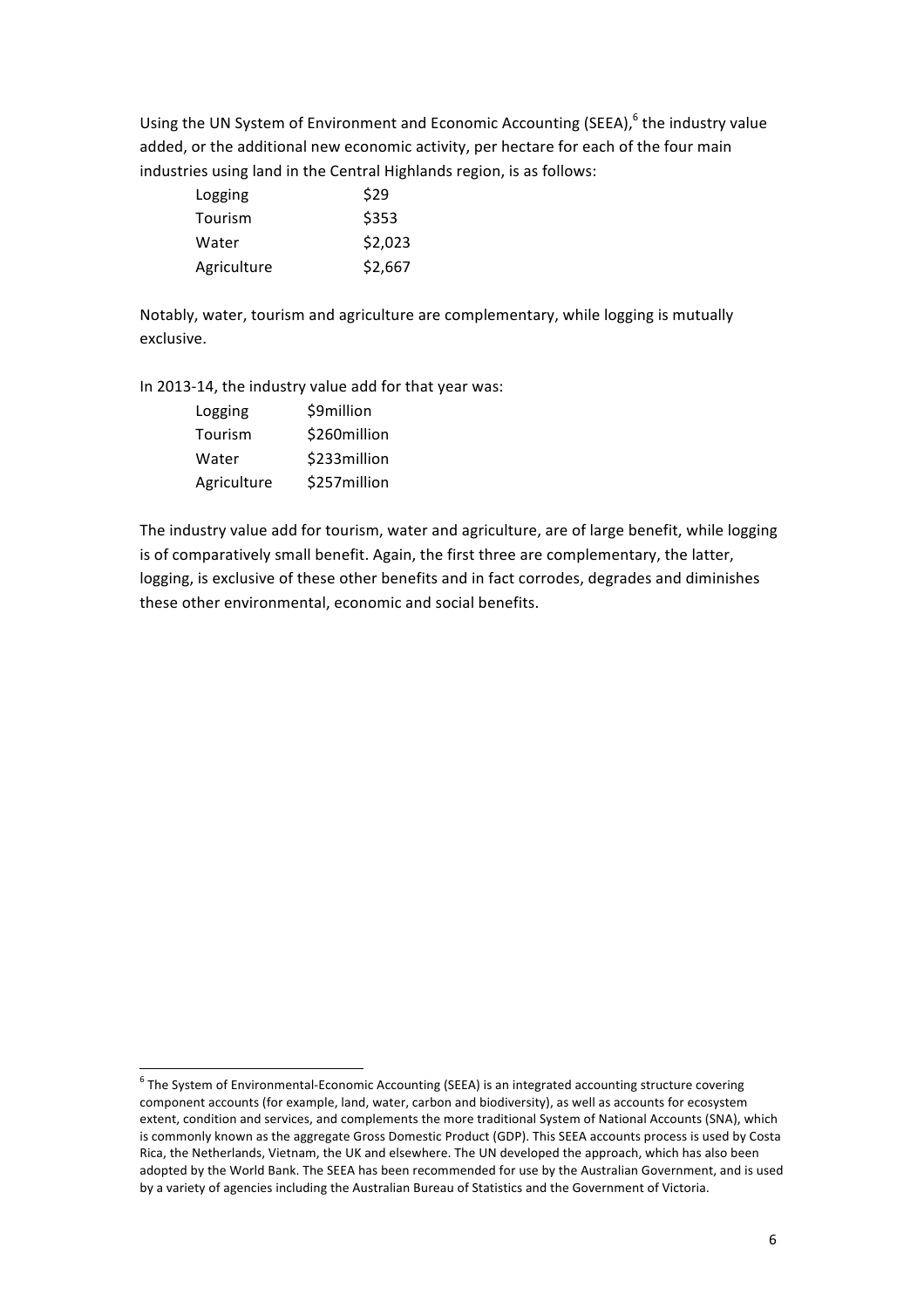These results, in summary tabular form, are as follows:

|                                            | <b>Agriculture</b> | <b>Native Forestry</b> | <b>Water supply</b> | <b>Tourism</b> |
|--------------------------------------------|--------------------|------------------------|---------------------|----------------|
| Area of land use<br>(ha)                   | 96,041a            | 324,380b               | 115,149c            | 737,072d       |
| Sale of products<br>$(\textsf{5m})$        | 474                | 49                     | 911                 | 485            |
| <b>Industry valued</b><br>added (\$m)      | 257                | 9                      | 233                 | 260            |
| Ecosystem<br>service (\$m)                 | 121                | 15                     | 101                 | 42             |
| Sale of products<br>$(5 ha-1)$             | 4918               | 151                    | 7911                | 659            |
| Industry value<br>added $(5 \text{ ha-1})$ | 2667               | 29                     | 2023                | 353            |
| Ecosystem<br>services (\$ ha-1)            | 1255               | 46                     | 877                 | 57             |

#### **Economic information for industries within the Central Highlands in 2013-14 Industries**

a area of agricultural land use

b area of native forest timber production

c area of water catchments 

d total area of study region

[Source: *Experimental Ecosystem Accounts for the Central Highlands of Victoria Summary document for discussion7* ]

Updates to these accounts are forthcoming, and are expanded to include assessment of the plantation estate.

#### *Carbon*

In addition, if one wanted to value and account for carbon, the potential income from carbon sequestration is an additional advantage and an alternative to the current utilisation of these forests. At a carbon price of \$12.25 per ton (which was the average price paid in the second round of the ERF in 2015), the carbon sequestration value of these forests would be \$20million.

By comparison, with only 4% of the initial carbon stock of a forest being converted to sawn timber products with a lifetime of 30-90 years, $^8$  the clear carbon value advantage is in unlogged forests, not in wood products.

<sup>&</sup>lt;sup>7</sup> Experimental Ecosystem Accounts for the Central Highlands of Victoria Summary document for discussion, Heather Keith, Michael Vardon, John Stein, Janet Stein and David Lindenmayer Version 1.0 16 June 2016, p.9, https://fennerschool-

associated.anu.edu.au/documents/CLE/VCH Accounts Summary FINAL for pdf distribution.pdf

<sup>&</sup>lt;sup>8</sup> See http://onlinelibrary.wiley.com/doi/10.1890/ES14-00051.1/abstract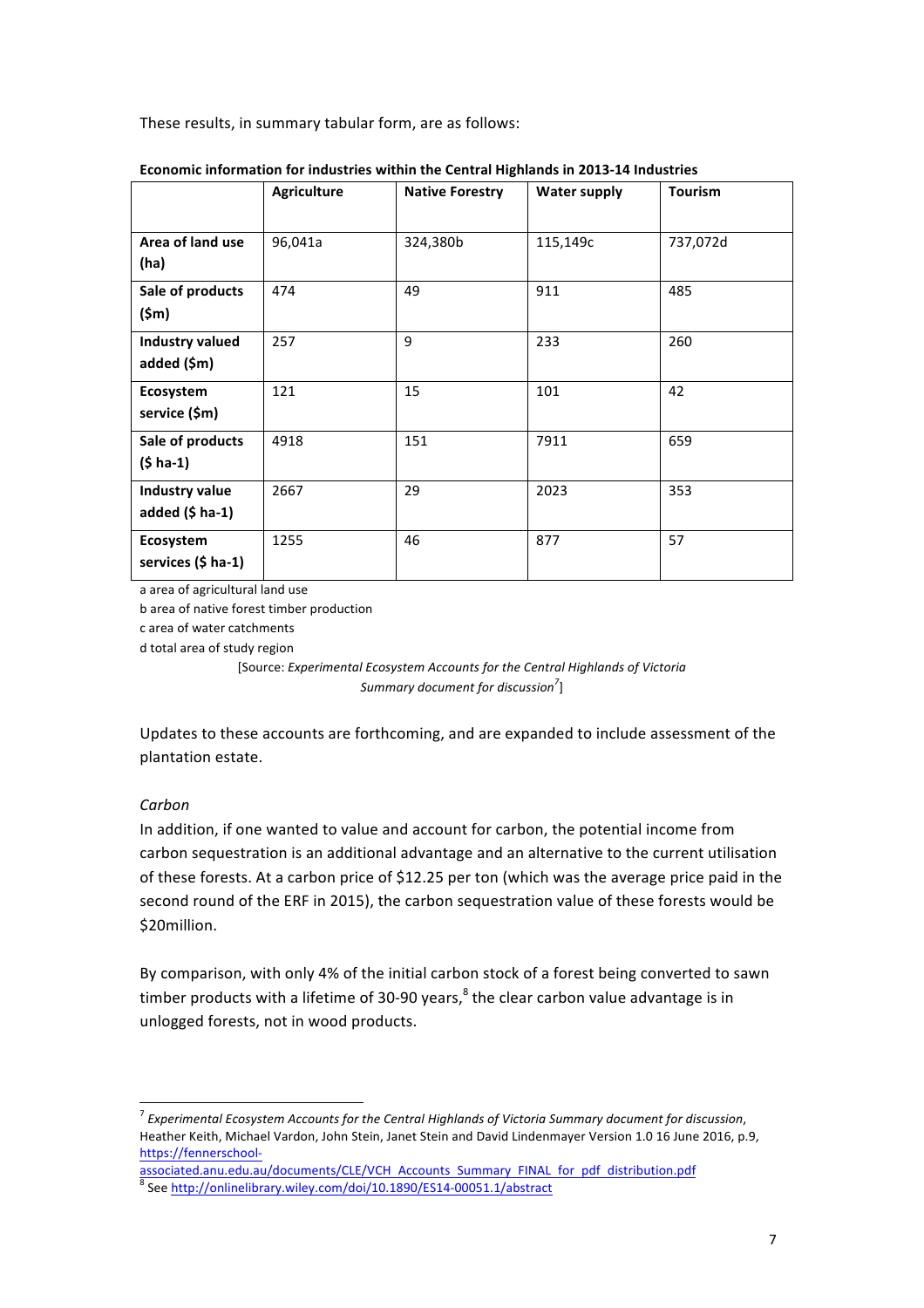#### *Long-term water security*

Metropolitan Melbourne, regional communities, and farmers and irrigators along the Goulburn and Murray-Darling river systems—are significantly disadvantaged by native forest logging. 

It has long been known that forests provide clean and abundant water – if they are not logged: by 1890, two of Melbourne's water catchments had been secured, and protected from logging.

Yet today, logging is permitted in domestic and rural water catchments, resulting in a loss of one thousand litres of water per second.

Logging has been clearly shown to reduce water yield from forested areas by up to 50%, 30 years after logging and is projected to take 150 years to return to pre-logged levels. This water loss results because mature forests use very little water, allowing large amounts of water to flow into streams and catchments, while a new growing forest after logging uses large amounts of water, leaving little left over to flow into streams and water supplies.

#### *Visitation*

There are more than 50million visits to Victoria's national, state and metropolitan parks every year. When visiting Victoria's parks, tourists spend \$1.4billion annually.<sup>9</sup>

Research by the Nous Group shows that protecting forests in the Central Highlands region would create at least 760 new, full-time sustainable jobs, attract an additional 400,000 visitors to the region annually, and return an additional \$71million to the Victorian economy every year.<sup>10</sup>

Even without private investment, simply declaring the national park, improving park infrastructure and visitor management, and establishing the Healesville-to-Eildon hiking trail could generate 520 jobs, attract an extra 242,000 visitors a year and add \$48 million annually to the economy in 10 years' time and growing.

Increased visitation by domestic and international tourists and investment by governments would drive opportunities in ecotourism, hospitality and accommodation, and forest and park management. Additional spending by visitors would go to local goods and service providers in towns around and on the way to the new park.

Just an hour's drive from Melbourne, the Great Forest National Park could grow to rival Sydney's world-famous tourist drawcard, the Blue Mountains National Park. The results of this analysis are conservative as it did not take into account the proposed park's close proximity to Melbourne.

<sup>&</sup>lt;sup>9</sup> Valuing Victoria's Parks, Parks Victoria, 2015.<br><sup>10</sup> Great Forest National Park: economic contribution of park establishment, park management, and visitor expenditure, The Nous Group, 2017, available at

https://www.wilderness.org.au/sites/default/files/VIC/gfnp economic contribution of park establishment par k management and visitor expenditure report 03-02-2017.pdf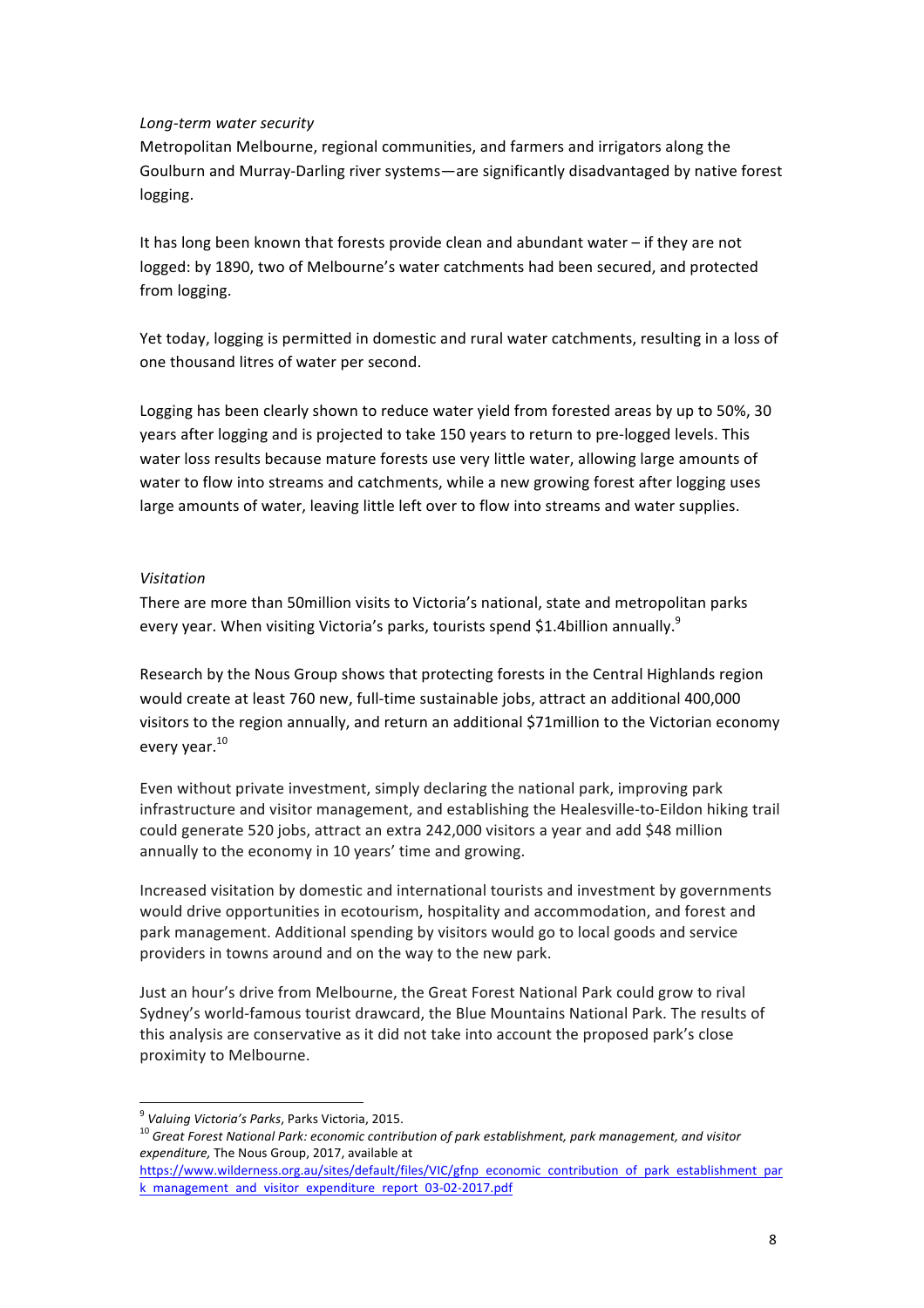| Projects                       | <b>Establishment</b> | <b>Added annual</b> | <b>Added jobs</b> | <b>Added annual</b> |
|--------------------------------|----------------------|---------------------|-------------------|---------------------|
|                                | cost estimates       | economic benefit    |                   | visitors            |
| Establish national park,       | \$8.1 million        | \$7.5 million       | 80 new jobs       | 24,000 extra        |
| boundaries and                 |                      |                     |                   |                     |
| management board, and          |                      |                     |                   |                     |
| conservation management        |                      |                     |                   |                     |
| <b>Improved facilities and</b> | \$17.9 million       | \$31.1 million      | 440 new jobs      | 218,000 extra       |
| visitor management,            |                      |                     |                   |                     |
| establish Healesville-to-      |                      |                     |                   |                     |
| <b>Eildon hiking trail</b>     |                      |                     |                   |                     |
| Tree-top walk, zip-line        | \$19.2 million       | \$22.5 million      | 240 new jobs      | 137,000 extra       |
| and eco-lodge                  |                      |                     |                   |                     |
| <b>TOTAL</b>                   | \$45.2 million       | \$71.1 million      | 760 new jobs      | 379,000 extra       |

The report estimates that a tree-top walk and zip-line would attract an additional 132,000 people to the Great Forest National Park even though the Otway Fly zip-line in the Otway Ranges attracted about 220,000 visitors in its first year of operation.

The analysis takes into account people may visit the park anyway even if they take in such attractions. It does not include local visitors' spending and importantly does not take into account the proposed park's close proximity to Melbourne.

## *Fire*

Because logging causes bushfire, $^{11}$  alternatives to current utilisation standards will deliver improved economic, social and environmental outcomes as removing clearfell logging from the landscape will reduce the intensity, frequency, and severity of bushfires. Managing-or not—for fire risk is discussed in relation to the next point of the Terms of Reference.

#### **Overcutting**

In relation to point d. of the Terms of Reference for this Inquiry, which is:

d. VicForests modelling scenarios around past, present and future supply levels of *commercial timber:*

forests are not magic puddings. They cannot supply something that does not exist.

Today, the age of more than 98% of Montane Ash forest in the Central Highlands is less than 73 years old, due to tree mortality, logging, and salvage logging after bushfires in 1939, 1983, 2004, 2006 and 2009.

Yet fire risk is not taken into account in the wood modelling scenarios for future supply levels of commercial timber. Instead, VicForests apparently applies a tapering down in wood

<sup>&</sup>lt;sup>11</sup> See https://theconversation.com/victorias-logged-landscapes-are-at-increased-risk-of-bushfire-30611 for detail about how clearfell logging increases the frequency and severity of fire in mountain ash forests.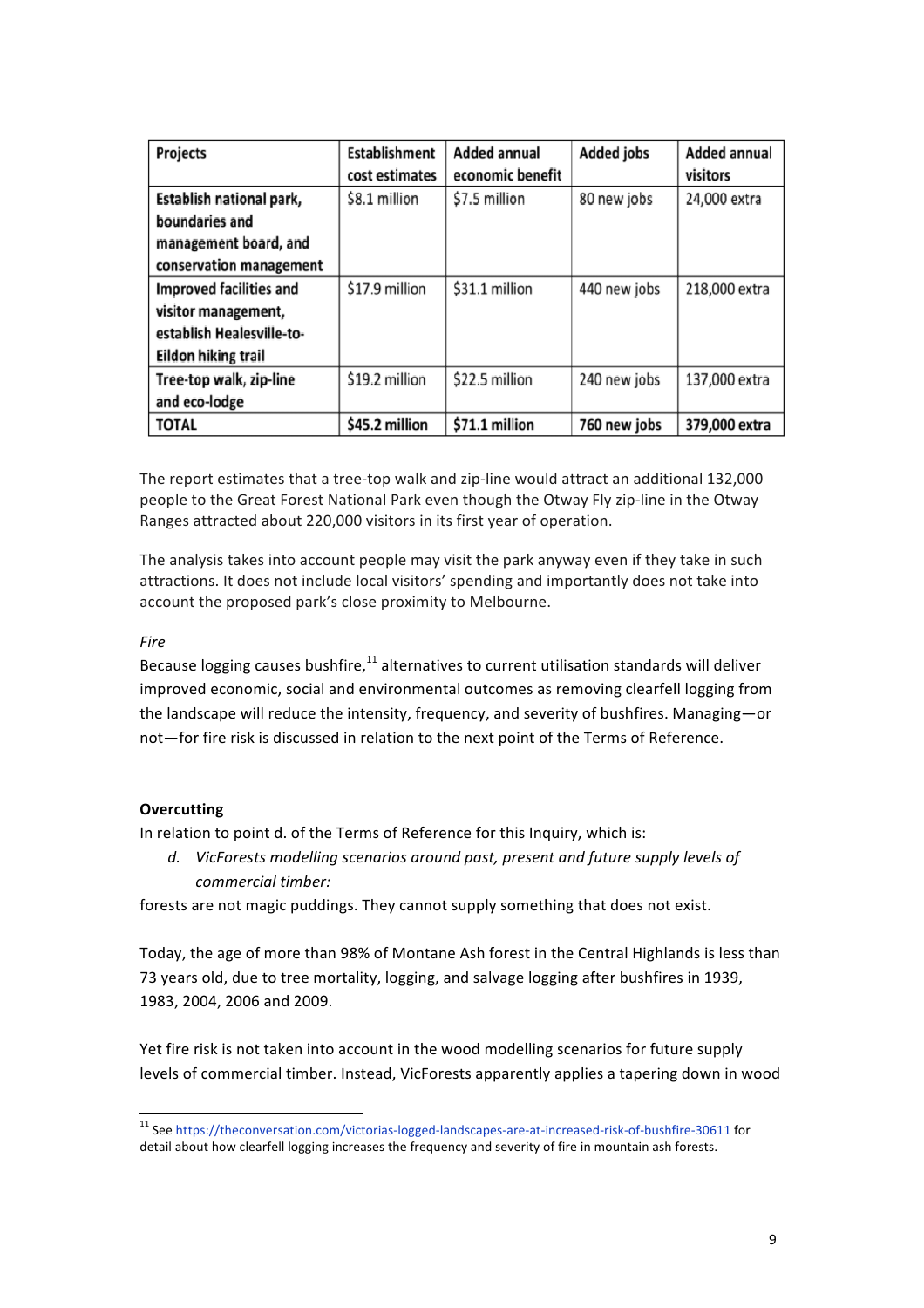supply contracts. In a forest managed to an 80 year rotation, the likelihood of fire is 40%.<sup>12</sup> To not factor this substantial risk in the wood model is seriously questionable.

VicForests' recently-released Resource Outlook signals a strong risk of overlogging, as the forward estimates for wood supply contracts from the Ash forest estate do not appear in it. Licence extensions for a number of smaller sawmills appeared in earlier versions of the Resource Outlook, yet do not appear on the public record. Is there more licence allocation that there is wood in the forest?

# **Stakeholders**

In relation to point e. of the Terms of Reference for this Inquiry, which is:

*e. VicForests business practices with specific reference to its approach to customers and any disputes, complaints or investigations,*

The Wilderness Society expresses concern as to the ongoing state of affairs with regards to consultation and relations with local residents. Carting at all hours, irresponsible driving, and destruction of visual amenity have been two areas of substantial concern that remain contentious and unresolved. Post-logging burns, and a failure to notify residents about these, have resulted in substantial distress, particularly in bushfire affected communities.

# **Conclusion**

Victoria is the most cleared state in Australia, with only 8% of old-growth vegetation left due to hundreds of years of landclearing and logging. In the Central Highlands, the figure of old-growth remaining since European settlement drops to a sobering 1% in the Montane Ash forests.

There is a clear and pressing need to protect and restore Victoria's remaining native forests; to prevent extinction and ecosystem collapse, to mitigate climate change, to secure clean air and water, to allow industries - other than those exploiting native forests by logging - to benefit from our forests, and to establish a Victorian wood and fibre products industry of which all Australians can be supportive.

The native forest logging industry has an unfortunate, century-plus, reputation for having its hand in the pockets of taxpayers. In 1895, an Inquiry found forest management in Victoria was in "an extraordinary state of backwardness". It said: "reasons for this [backwardness] were political and centre in the disregard of the general public weal where this clashes with the monetary profits of individuals and classes who can exert a direct Parliamentary influence."

In 1978, a letter to The Age, was titled "Why haven't sawmills planted their own forests?"

Forty years later, this was, indeed, one key question the Andrews' Government Victorian Forest Industry Taskforce grappled with, both in terms of the extent to which this question has remained live and unanswered over the last four decades, but also in terms of how to

 <sup>12</sup> See http://www.publish.csiro.au/wf/wf14128